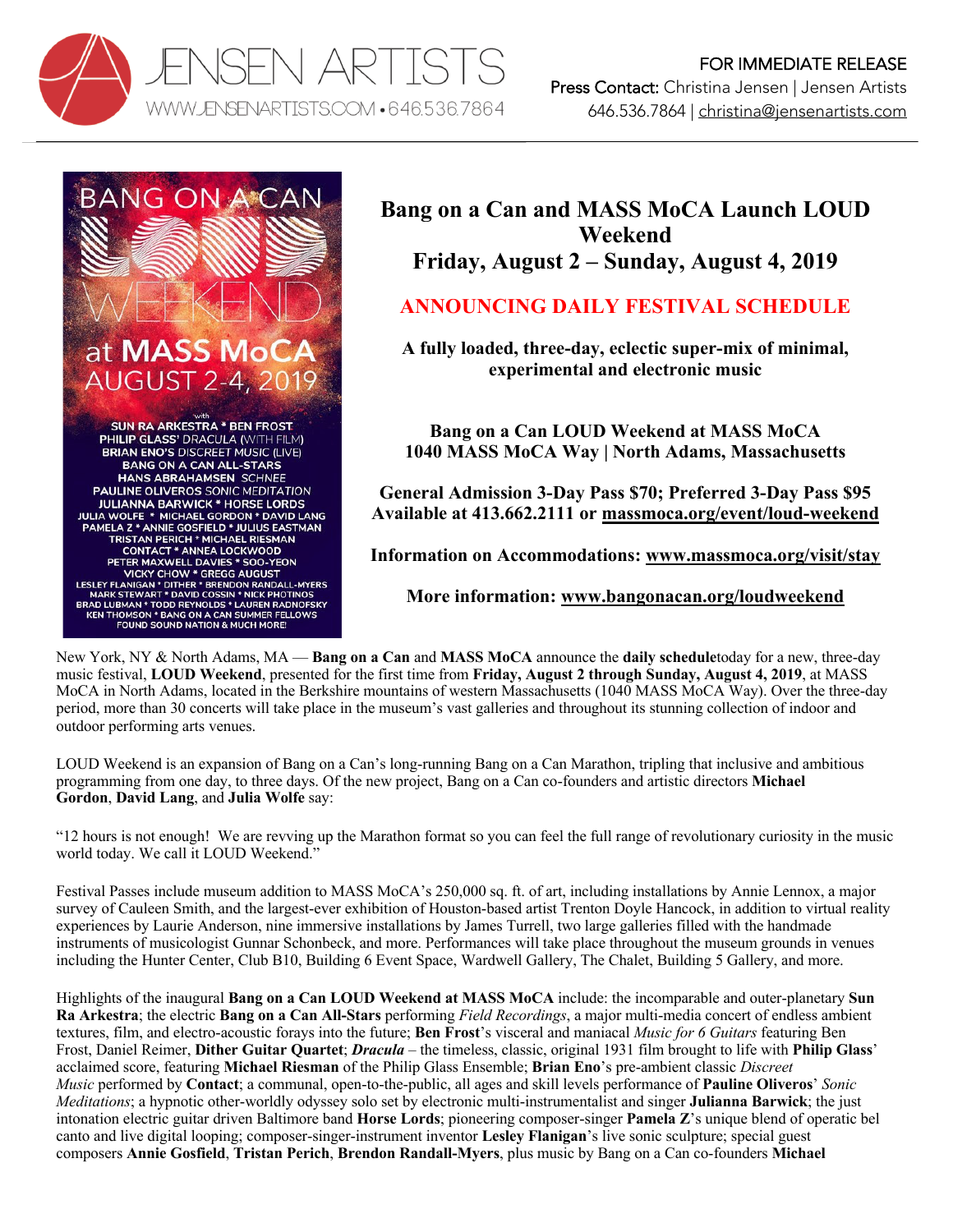**Gordon**, **David Lang**, **Julia Wolfe**; and performances by **Gregg August**, **Vicky Chow**, **David Cossin**, **Mark Stewart**, **Ken Thomson**, **Brad Lubman**, **Nick Photinos**, **Todd Reynolds**, **Lauren Radnofsky**, additional solo sets by **Ben Frost**, **Michael Riesman**, and many more. (*See full schedule below*.)

LOUD Weekend at MASS MoCA concludes the 18th annual Bang on a Can Summer Music Festival at MASS MoCA, a professional development program led by today's pioneers of experimental music for young composers and performers selected from an international applicant pool, which runs from July 15-August 4, 2019.

### **The inaugural Bang on a Can LOUD Weekend at MASS MoCA daily schedule (SUBJECT TO CHANGE):**

#### **Friday, August 2, 2019: 4pm-12am**

MUSIC BY JULIUS EASTMAN, ANNIE GOSFIELD, PAMELA Z [Hunter Center] Julius Eastman, *Gay Guerrilla*; Annie Gosfield, *Flying Sparks and Heavy Machinery*; Pamela Z, *Attention*(with film)

PETER MAXWELL DAVIES, *Eight Songs for a Mad King* [Club B10]

DITHER plays TRISTAN PERICH, *Interference Logic* [Building 6 Event Space]

SOO-YEON LYUH plays *Music for the Haegeum* [The Chalet]

BANG ON A CAN ALL-STARS play FIELD RECORDINGS with special guest PAMELA Z [Hunter Center] Music by Anna Clyne, Ben Frost, Michael Gordon, David Lang, Todd Reynolds, Julia Wolfe, Pamela Z

MICHAEL RIESMAN plays PHILIP GLASS [Wardwell Gallery]

DITHER plays BRENDON RANDALL-MYERS, *Dynamics of Vanishing Bodies* [Club B10]

LESLEY FLANIGAN [The Chalet]

BRIAN ENO, *Discreet Music* performed by CONTACT with film by SUZANNE BOCANEGRA [Hunter Center]

BANG ON A CAN STREET ENSEMBLE [The Chalet]

#### **Saturday, August 3, 2019: 12pm-1am**

HANS ABRAHAMSEN, *Schnee* [Hunter Center]

WORLD PREMIERE COMPOSER CONCERT 1 [Hunter Center] Music by Rafailia Bampasidou, Matiss Cudars, Celia Swart, Phong Tran

ANNEA LOCKWOOD, *Thousand Year Dreaming* [Building 6 Event Space]

GREGG AUGUST Ensemble [Building 5 Gallery]

PETER MAXWELL DAVIES, *Eight Songs for a Mad King* [Club B10]

ARTIST PANEL(S): Michael Gordon, David Lang, Julia Wolfe, WNYC's John Schaefer [location TBA]

BANG ON A CAN STREET ENSEMBLE [Gallery pop-up]

CONTACT plays CANADA Music by Allison Cameron, Jordan Nobles, Jerry Pergolesi, Ann Southam [Gallery TBA]

PAMELA Z [The Chalet]

ROBERT BLACK [Gallery TBA]

JULIANNA BARWICK [Hunter Center]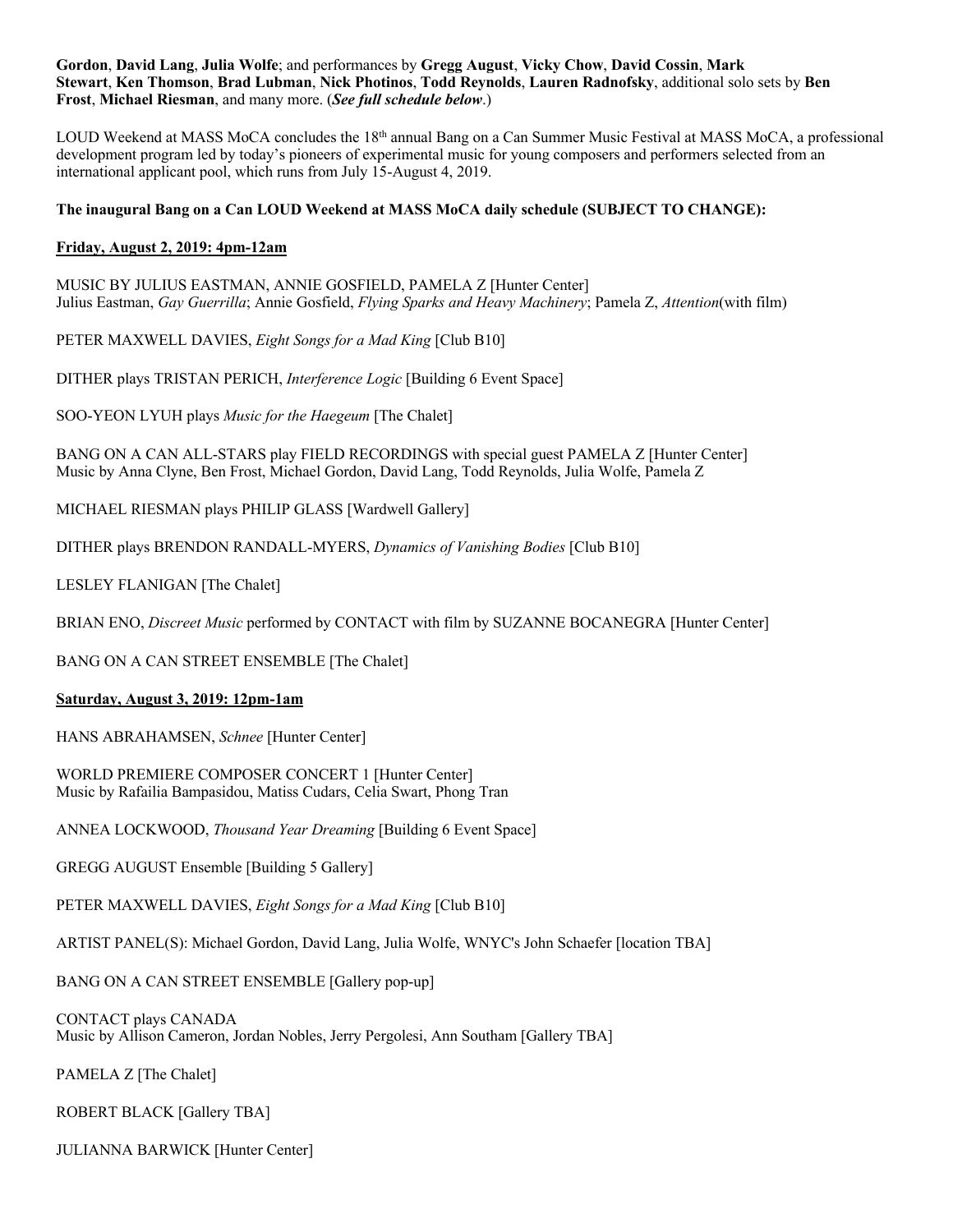BEN FROST, *Music for Six Guitars* feat. BEN FROST, DITHER, AND GUESTS [Building 5 Gallery: Trenton Doyle Hancock Exhibition]

SUN RA ARKESTRA [Hunter Center]

ANNIE GOSFIELD, *Detroit Industry* & *Almost Truths* and *Open Deceptions* [Club B10]

JULIUS EASTMAN, *Stay On It* [Club B10]

HORSE LORDS [The Chalet]

PHILIP GLASS, *Dracula* with 1928 film [Hunter Center]

TRISTAN PERICH, *TBA* [The Chalet]

#### **Sunday, August 4, 2019: 11am-4:30pm**

WORLD PREMIERE COMPOSER CONCERT 2 [Hunter Center] Music by Sophia Jani, Soo Yeon Lyuh, Darian Donovan Thomas, Dai Wei

VICKY CHOW plays TRISTAN PERICH, *Surface Image* [Building 6 Event Space]

ANNIE GOSFIELD & ROGER KLEIER [Club B10]

BEN FROST [Building 5 Gallery: Trenton Doyle Hancock Exhibition]

MICHAEL GORDON, DAVID LANG, JULIA WOLFE [Hunter Center] Michael Gordon, *Dry*; David Lang, *prayers for night and sleep*; Julia Wolfe, *My Lips from Speaking*

PAULINE OLIVEROS, *Sonic Meditation* (with audience participation) [Front Courtyard]

About Bang on a Can: Bang on a Can is dedicated to making music new. Since its first Marathon concert in 1987, Bang on a Can has been creating an international community dedicated to innovative music, wherever it is found. With adventurous programs, it commissions new composers, performs, presents, and records new work, develops new audiences, and educates the musicians of the future. Bang on a Can is building a world in which powerful new musical ideas flow freely across all genres and borders. Bang on a Can plays "a central role in fostering a new kind of audience that doesn't concern itself with boundaries. If music is made with originality and integrity, these listeners will come." (*The New York Times*)

Bang on a Can has grown from a one-day New York-based Marathon concert (on Mother's Day in 1987 in a SoHo art gallery) to a multi-faceted performing arts organization with a broad range of year-round international activities. "When we started Bang on a Can, we never imagined that our 12-hour marathon festival of mostly unknown music would morph into a giant international organization dedicated to the support of experimental music, wherever we would find it," write Bang on a Can Co-Founders Michael Gordon, David Lang and Julia Wolfe. "But it has, and we are so gratified to be still hard at work, all these years later. The reason is really clear to us – we started this organization because we believed that making new music is a utopian act – that people needed to hear this music and they needed to hear it presented in the most persuasive way, with the best players, with the best programs, for the best listeners, in the best context. Our commitment to changing the environment for this music has kept us busy and growing, and we are not done yet."

In addition to **LOUD Weekend**, current projects include **The People's Commissioning Fund**, a membership program to commission emerging composers; the **Bang on a Can All-Stars**, who tour to major festivals and concert venues around the world every year; recording projects; the **Bang on a Can Summer Music Festival at MASS MoCA**, a professional development program for young composers and performers led by today's pioneers of experimental music; **Asphalt Orchestra**, Bang on a Can's extreme street band that offers mobile performances re-contextualizing unusual music; **Found Sound Nation**, a new technology-based musical outreach program now partnering with the State Department of the United States of America to create **OneBeat**, a revolutionary, post-political residency program that uses music to bridge the gulf between young American musicians and young musicians from developing countries; cross-disciplinary collaborations and projects with DJs, visual artists, choreographers, filmmakers and more. Each new program has evolved to answer specific challenges faced by today's musicians, composers and audiences, in order to make innovative music widely accessible and wildly received. Bang on a Can's inventive and aggressive approach to programming and presentation has created a large and vibrant international audience made up of people of all ages who are rediscovering the value of contemporary music.